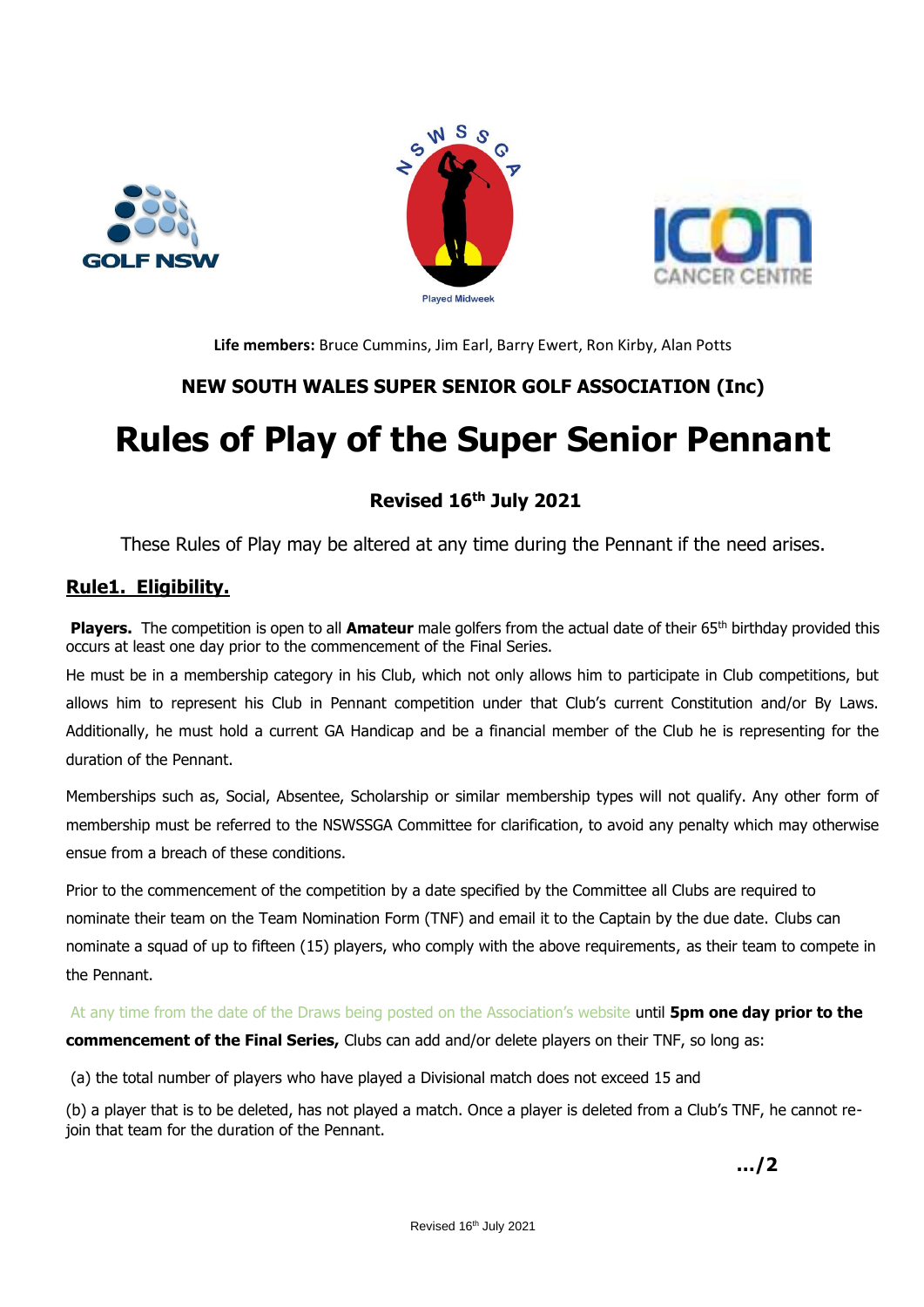When Teams are adding players, a player cannot compete in a match until his details, i.e. DOB and GL number, are sent to the Captain. If an unregistered player plays in a match then his result will not be counted and it will be awarded to the other team. If a team repeats the same offence for a second time then that Team will lose any points gained for that match and the points will be awarded to their opponents on the day.

**Player eligibility in the Final series.** Any player nominated on the Team Nomination Form that is in the possession of the Captain at 5 pm one day prior to the commencement of the Final series is eligible to play in the Finals regardless of whether they have played a Divisional match so long as all the conditions detailed in Rule 1-Eligibilty have been met.

**One Team only.** A player may only play for one (1) team in a Pennant season.

**Number of Teams.** A Club may enter two teams in the competition, but they must play in separate Divisions. Players of the two teams are not interchangeable.

## **RULE 2. Notification of Team Order of Play.**

**Notification of Team.** On the day of each match, the Team Captain or Manager is to nominate his team in playing order (1 to 8) on the Game Result Sheet to the Official Starter, 15 minutes prior to the scheduled Tee time. The order of play should be made in a manner which reflects the Spirit of the Game. The two lowest GA handicap players in each team on the day of each match are required to play number 1 or 2 in the team, while players 3 to 8 can be played as they wish.

If in the event it is found, by checking Game Result Sheets, that a team has not complied with Rule 2 (Order of Play) in the Rules of Play the following will apply:

**1 st Breach:** The Player/s involved will have any point/s won, taken from their teams' overall result.

2<sup>nd</sup> Breach: The Team/s will forfeit their result and any points gained, whether they win or lose, will be removed. The above breaches will apply in both Divisional Rounds and the Finals.

Points gained by a team will only be awarded once all checks have been made and the result posted on the website. Play is to be in Groups of four.

# **Rule 3: Order of Play.**

The order of play in the **Divisional Rounds** will be Eight and Seven, Six and Five, Four and Three, Two and One.

The order of play in the **Finals Series** will be One and Two, Three and Four, Five and Six, Seven and Eight.

**Putting Order and Procedure.** Putting order to be determined at the discretion of each separate match. The match furthest from the hole should play first. Distance from the hole and any interference with another player's line is to be considered. A player may play out of turn according to Rule of Golf 6.4a(2), in order to save time, if his opponent agrees.

**Divisional Play.** An individual match is to cease when a player has won his match. Matches equal after 18 holes are to be halved, and half a point is awarded to each team.

**…/3**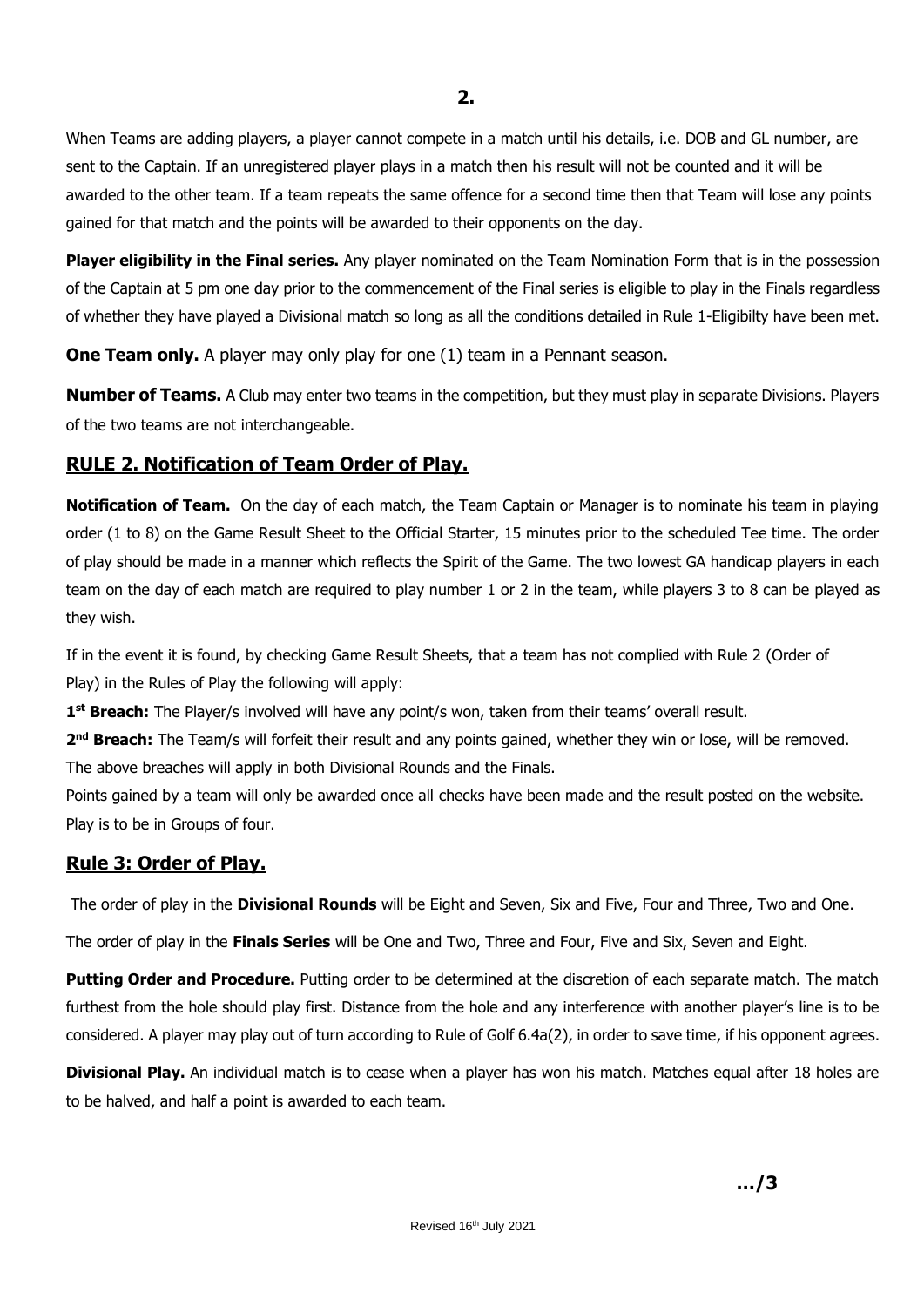### **RULE 4. Non-Attendance at Games:**

#### **Absent Player in Pennant Games/Use of Reserves.**

If after the submission of Teams by Captains/Managers, a nominated player fails to appear before his allocated starting time, or is unfit or otherwise unable to play, a Reserve player (if available) may be substituted, but must play in the

same Team position of the player for whom he is substituting. The substituted player's details must be highlighted on the Game Result Sheet.

If a Reserve player is not available and the originally nominated player does not arrive and be ready to play, within five (5) minutes after his scheduled tee time, he shall be disqualified under Rule 5.3a of the R & A Rules of Golf. The match in question shall be forfeited by the team with the absent player and a 2/1 loss will be recorded against the offending team for that match. A player must be present on the day of the Game to claim a forfeit.

#### **Exceptions to waive penalty of disqualification.**

Under Rule 5.3a/Exception 2 circumstances exist which warrant waiving the penalty of disqualification which are;

- Involvement in a major accident which involves multiple vehicles.
- First on scene of an accident to provide medical assistance or act as witness for Police.

In the above cases, if a player is delayed and contacts his Captain/Manager and the Host Club Official accepts his explanation, he must be at the course ready to play within five (5) minutes of the last game of his team having hit off, otherwise he will be disqualified.

**Note:** Getting lost, vehicle breakdown, or being involved in heavy traffic are not considered valid reasons for waiving the penalty of disqualification.

## **Player injured and/or Unfit to continue Match.**

If during the course of a match, a player is injured and/or indisposed and cannot continue, his opponent will be declared the winner of the match, regardless of the score at the time the match ceases.

For the recording of a match score, the following examples should apply.

- 1. Players A is 3 up when forced to withdraw Player B wins match 2/1
- 2. Players A is square when forced to withdraw Player B wins match 2/1
- 3. Players A is 5 down when forced to withdraw Player B wins match 5/4

#### **Failure to provide a Team.**

Where a Club fails to provide a team during the Divisional games, their opponents will be awarded an eight (8) point win. All games are encouraged to be played out in the spirit of the Pennant even if they have no bearing of other teams in their Division to play in the Finals.

**…/4**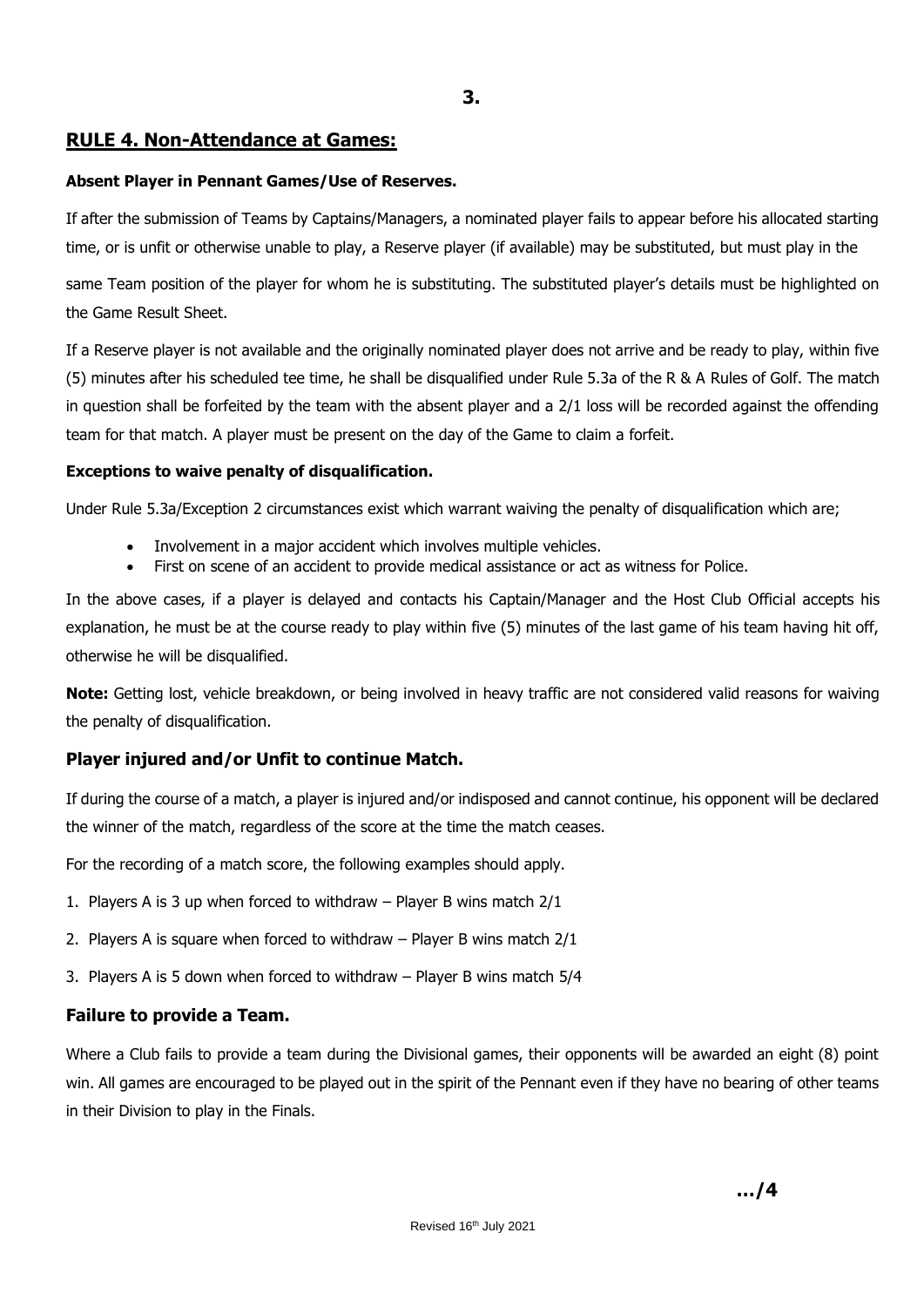**4.**

#### **RULE 5. Discontinuance of Play**

**Temporary Stop on the Day.** Where play is stopped due to darkness, inclement weather, lightning, or the like, players on resumption of play are to continue from the point where play stopped.

**Stopped for the Day.** In the event of play being discontinued for the day, the following will apply-

- $\bullet$  If ALL matches have proceeded past the 9<sup>th</sup> hole the result of the game will be declared based on the scores at the time of cessation.
- Where not ALL matches have passed the 9<sup>th</sup> hole then those matches which have passed the 9<sup>th</sup> hole shall be declared based on the scores at the time of cessation and the remaining matches shall be halved. All completed match results will stand.

## **RULE 6. Weather Conditions.**

**Wet Conditions.** In the case of rain-affected games where no ride-on carts are allowed, the games are to be rescheduled unless the clubs competing at that course agree that no ride-on carts are needed. The following procedure is to be followed in the event of wet weather.

a. Both Team Captains and/or Team Managers are to contact the Pro Shop and the Divisional Convener. If either of these two options are uncontactable then the Host Official must be contacted. As a last resort contact the Super Senior Captain.

b. If the course is deemed playable then both teams must turn up to play.

c. If the course is deemed unplayable and the game can't be reconvened then a 4 all draw will be allocated.

d. Where a divisional game is not played because of weather conditions, the game is to be rescheduled only if it has a bearing on the final series and is to be played within two weeks of the date of the original game, unless another date is authorized by the Committee. This may require more than one game to be played in a week.

**Extreme heat conditions.** Where games are subject to extreme hot weather and the Team Captains agree not to play, the Division Convenor should be advised and the games will be rescheduled by the Captain, only if they have a bearing on the Final series.

#### **RULE 7. Divisional Winners / Seedings / Finals Structure**

#### **Divisional Winners and Runners Up.**

Countback as follows.

A **Game** is between two Club Teams and a **Match** is between two players.

The Countback is performed in the following descending order with games won worth 1 point and Games halved worth  $\frac{1}{2}$  point and where used, matches won 1 point & matches halved  $\frac{1}{2}$  point.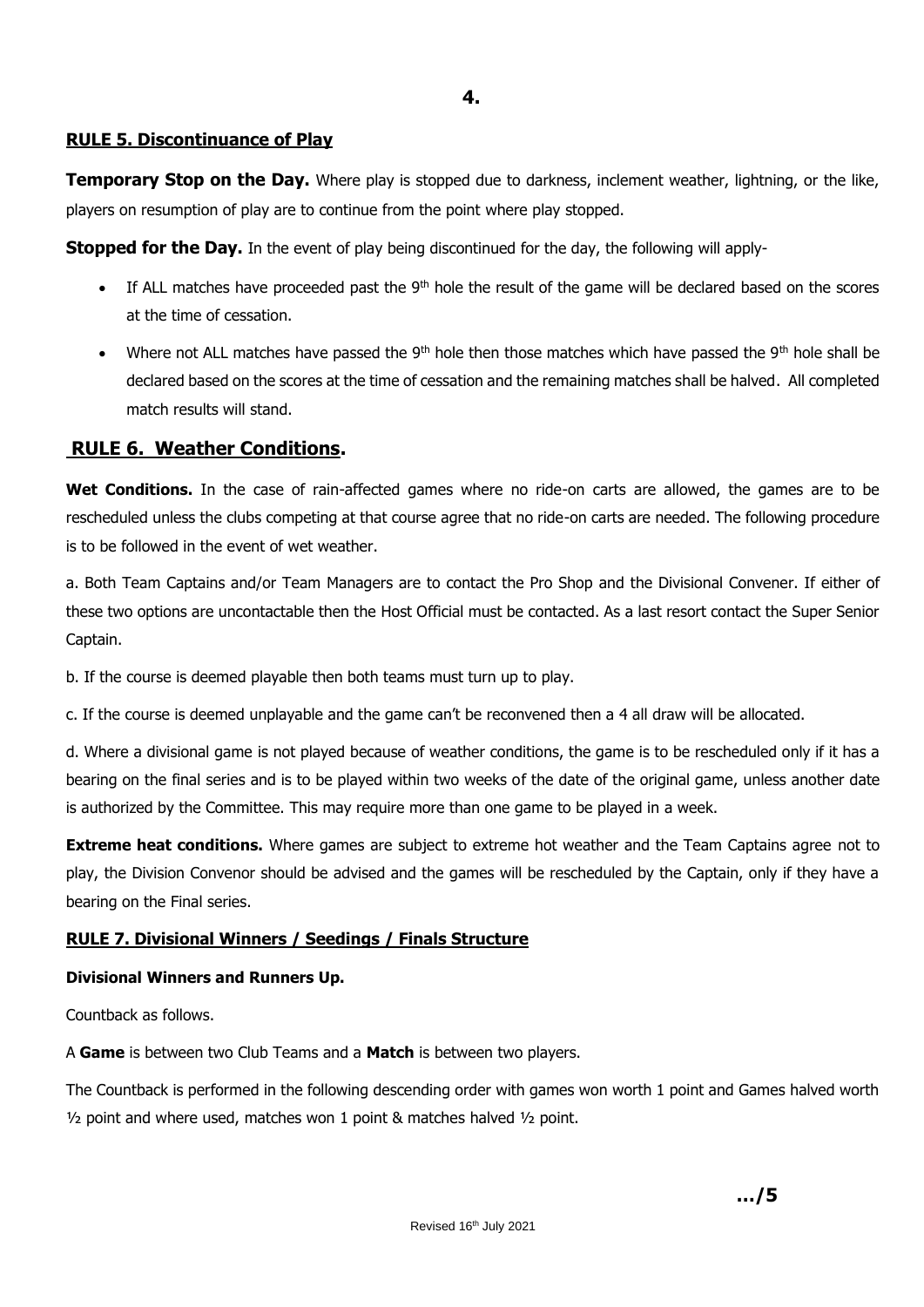- 1. Total of games won and halved games.
- 2. Total of matches won and halved matches.
- 3. Total of matches won.
- 4. Total of matches won and halved matches when the two tied teams played each other.
- 5. Play off on a Neutral course.

#### **Seeding of Divisional Winners and Runners Up.**

Each Divisional Winner/Runner Up is seeded to determine their position for the Final series.

With each Division Winner/Runner Up, seeding will be calculated using the following formula:

#### Games Won and Halved X Matches Won and Halved

Games Played Games Played

That is, the number of games won and halved, divided by the number of scheduled games, this is then multiplied by the number of matches won and halved divided by the number of scheduled games.

### Structure of the Finals Series.

The Finals Series will be broken into two zones – the Northern Zone will include the Central Coast, Newcastle and Lower North Coast Divisions, plus one Division from the Sydney Zone, so a total of five Divisions from which there will be ten Divisional Winners & Runners Up. The Southern Zone will include the remaining four Sydney Divisions plus the South Coast/Highlands Division, which also has a total of five Divisions from which there will be ten Divisional Winners & Runners Up. As close as possible the Two Zones will have the same number of teams present.

In both the Northern and Southern Zones, Clubs will be ranked 1-10 based on their seedings at the completion of the Divisional rounds. The top six seeds in each Zone will have a Bye in Round 1 of the Finals. The other four Clubs in each Zone will play off for the remaining two Final spots as per the Draw Sheet for the Finals series. Both the Northern & Southern Zones will continue their Final series playoffs separately, until one Club in each Zone remains undefeated.

The Winners of each Zone will then playoff in the Grand Final to determine the Super Senior Champion Club for that year.

# **RULE 8. Location of Finals/Drawn Matches/Cessation of Play in Finals.**

#### **Location of Finals.**

Games are to be played on neutral courses, ( one that the two opposing teams have not played on during the Divisional rounds) however the Committee has the right to vary this decision should circumstances arise that cause it to do so.

In Rounds preceding the Semi-Finals, the full team of eight players participate in Match Play over eighteen (18) holes and if at the completion of all eight (8) matches the teams are tied four (4) all, then the following MacPherson Rule procedure will apply. In the event that teams are still tied after the utilization of the MacPherson Rule, the Team in each contest with the highest (best) seeding into the Finals Series, will be declared the winner.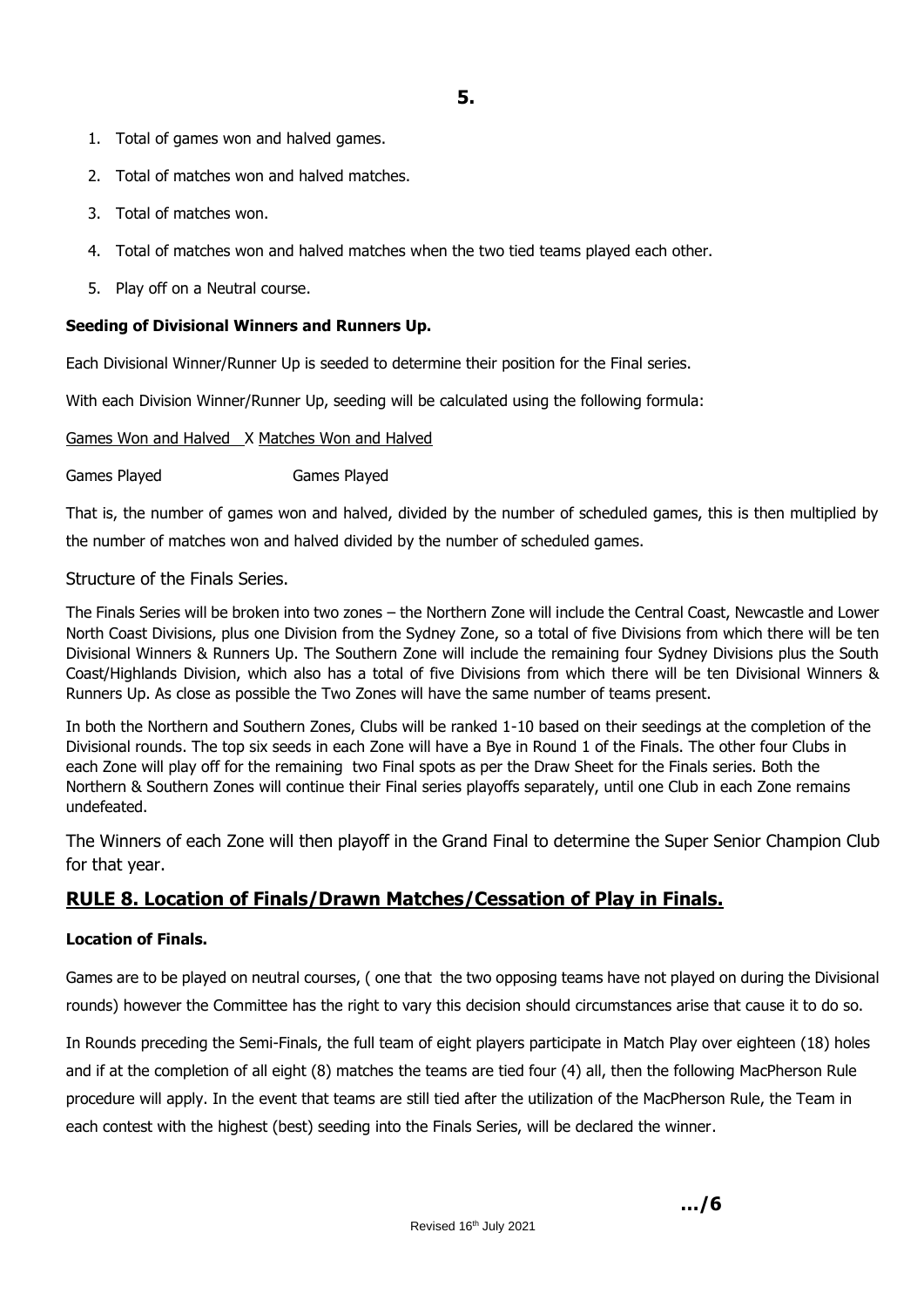#### **Mc. Pherson Rule:**

Each Team's result for each match will be added together and the team with the highest number of points will be declared the winner. For example, if Team A won their four matches 4/2, 2/1, 3/2 and a square and Team B won their matches 5/4, 2/1, 3/2 and a square, then Team B would be declared the winner.

**Semi-Finals and Final Games and Grand Final Games.** Matches will be played over eighteen (18) holes. Matches that are all square after 18 holes will continue in sudden death until a result is achieved. If the teams are tied four (4) all at the completion of all eight (8) matches, the result of the game shall be decided by the MacPherson Rule, as outlined above. For the purposes of the MacPherson Rule, the result of a match proceeding past the 18<sup>th</sup> hole, regardless of which hole it finishes on, will be deemed a 1up win to the victor. In the event that teams are still tied after the utilization of the MacPherson Rule, the Team in each contest with the highest (best) seeding into the Finals Series, will be declared the winner.

**Cessation of Play**. In all Finals Games, matches are to cease when a Team has been declared the Winner of the Game being played. All unfinished Finals matches will be deemed as halved.

### **RULE 9. Host Club Responsibilities**

**Starter / Rules Official.** The Host Club is to provide a Starter/Rules Official, who is responsible for co- ordinating the field start and officiating over Rulings and disputes that may occur on the day. Serious disputes or claims that cannot be resolved at Club level are to be referred to the NSWSSGA Committee for guidance and decision in accordance the Rules of Golf and the NSWSSGA Condition of Entry and Rules of Play. An accredited Rules Official will be in attendance where possible at the Semi Finals and the Final to give Rulings should they be required in accordance with the Rules of Golf.

#### T**ee and Pin allocation.**

The Host Club determines the Tees and Pins to be used for the days' play and should clearly communicate that information to their ground staff. Middle tees and a six front/six middle/six back Pin configuration is preferred, with Pins set at least 3 metres from the edges of greens. The 'Back Plates' should not be used without the permission of the Super Seniors Captain or his Committee appointee.

**Mode of Play:** (i.e., play as it lies / preferred lies) shall be in accordance with the host club's local rules and Conditions of Play on the day. Covid Rules, if any are in force, must be observed.

#### **Slow Play:**

Note: Rules of Golf, effective  $1<sup>st</sup>$  January 2019, Rule 5.6a &b applies to Match Play and individuals will be penalised in accordance with this Rule. Rule 1.2a of the Rules of Golf state that players must play at a prompt pace. After completion of each hole, all matches MUST move immediately to the next teeing ground and prepare to play. Practice on the green or surrounds after finishing a hole is discouraged.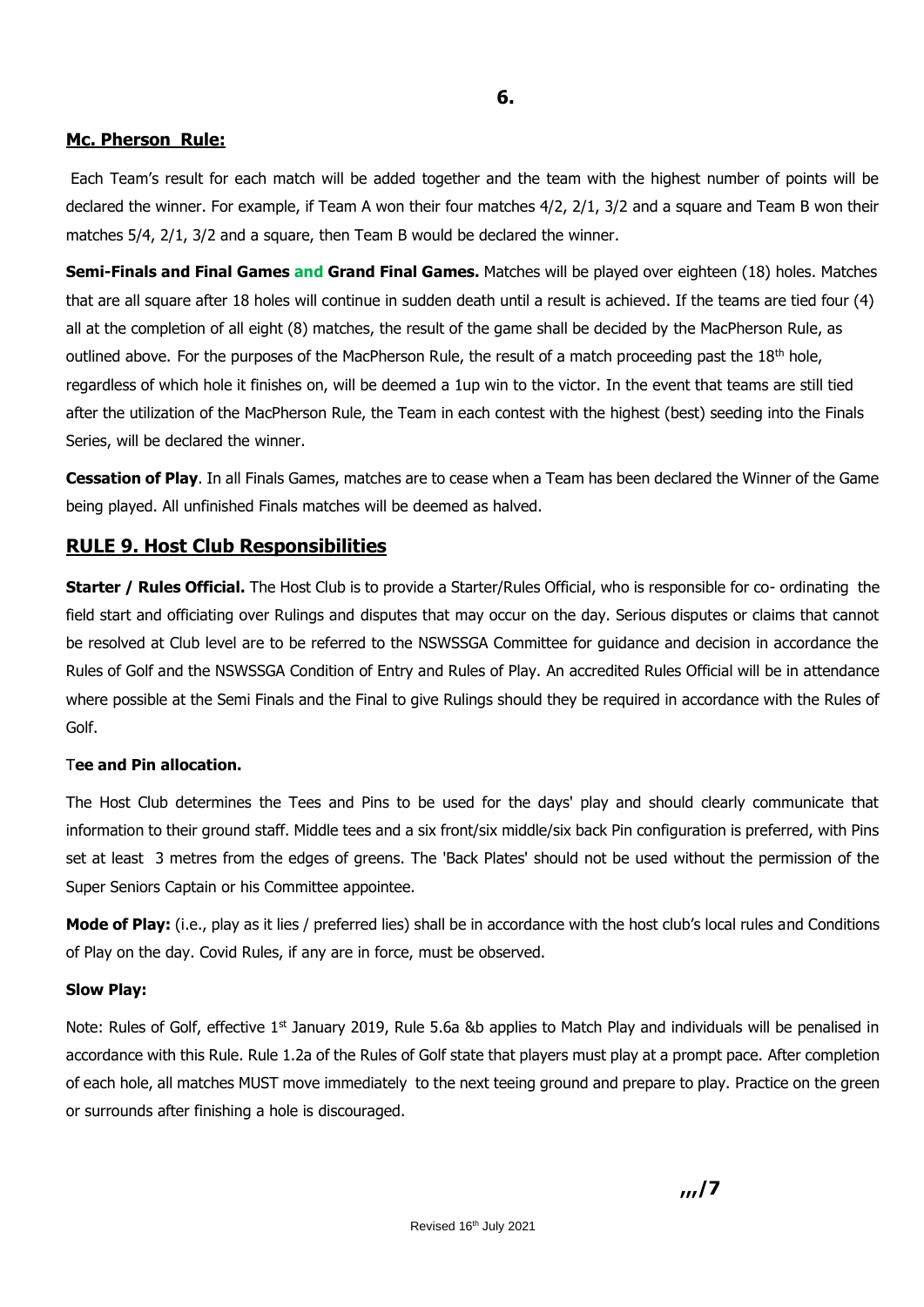#### **Pace of Play Penalties:**

An out of position match may be monitored and timed. Any time a match is being monitored and timed they will be notified of such timing by a Representative, Referee or Host Club Official.

The following are the penalties, in sequence for any player in a match being timed who takes more than the allotted time (see below) to play a stroke after timing of the player's stroke begins:

1 st Offence – warning

2 nd offence – loss of hole

3 rd Offence -- Disqualification

In the absence of "Pace of Play" conditions from the host club, the following is a guide for the Host Club to apply should they deem it necessary**.** 

Par 3 13 minutes Par 4 15 minutes Par 5 17 minutes

Typically, 4 hours 30 minutes for 18 holes with a recommended maximum of 4 hours 45 minutes.

### **Caddies during Divisional and Finals series.**

During the course of a singles match, a player may only have one caddy at any one time. A player who has finished a game is not allowed to caddy or give advice to a team mate who has not finished his game.

**Results Notification.** The Host Club is to notify AAP via email [Copytakers@medialityracing.com.au](mailto:Copytakers@medialityracing.com.au) and other News Media (if applicable) on the day of the match. Additionally, the NSWSSGA Captain must receive a copy of the official result sheet by email or post within two working days**.** 

## **RULE 10. Alcohol Consumption.**

**During Play.** The consumption of alcohol by players and caddies on the course during a stipulated round is not permitted.

**Penalty.** Disqualification of Player.

## **Rule 11. Mobile telephones.**

Notwithstanding any Local Club rule, a mobile phone can be used for distance reading to the hole. In the interest of fair play, a mobile phone may be utilized to summon an official for the purpose of a ruling or to resolve a dispute If a player

or his caddie's mobile phone is activated, (for either incoming or outgoing calls) during a match, the player incurs a penalty of loss of hole at which the breach occurs. If it occurs between holes, then the penalty applies to the next hole.

#### Exception**: Medical Emergencies.**

#### **Rule 12. Match Play Rules.**

The R & A Notes on Rules of Golf for Match Play effective January 1 2019, shall apply to the NSWSSGA Pennant.